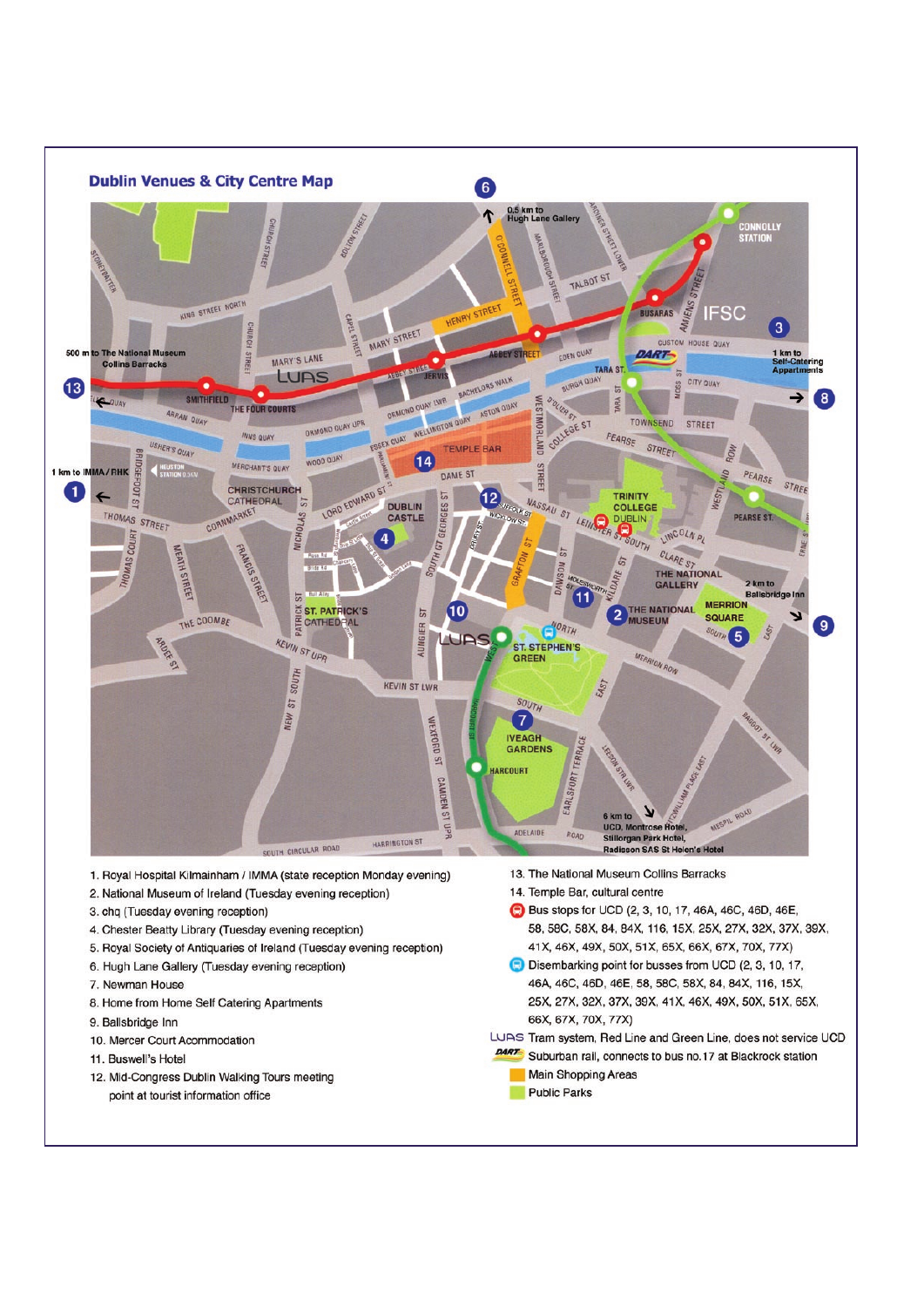

39B | 39X | 41X | 46A | 46B | 46D | 46N | 46X | 49X | 50X | 58X | 65X | 66X | 70X | 77X | 84X | 145 |

Students holding a Student Travel Card (www.studenttravelcard.ie/ travel-card) can save money on their transport costs (bus, DART, LUAS and train). UCD students can apply for this on campus or from Dublin Bus or Iarnród Éireann.

DART line and stations (light rail) Main roads